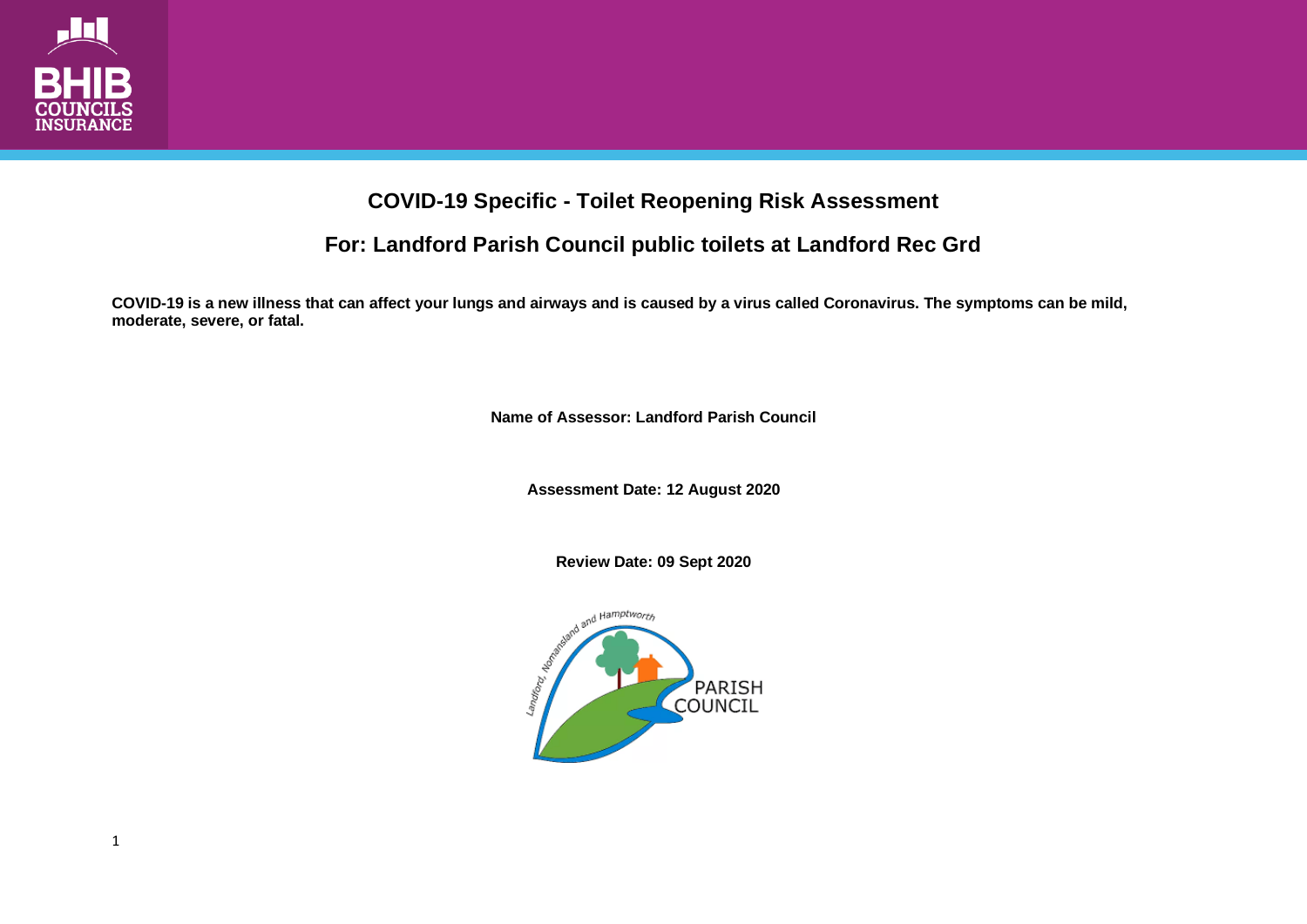

| <b>What are</b><br>the hazards?        | Who might be<br>harmed                                                                                                                                                                        | <b>Controls Required</b>                                                                                                                                                                                                                                                                                                                                                                                                                                                                                                                                  | <b>Additional Controls</b>                                                                                                                                                                                                                                                                                                                                                                                                                                                                                                                                                                                                                                                                                                       | <b>Action</b><br>by who?                     | <b>Action by</b><br>when?                                                                                                     | <b>Done</b> |
|----------------------------------------|-----------------------------------------------------------------------------------------------------------------------------------------------------------------------------------------------|-----------------------------------------------------------------------------------------------------------------------------------------------------------------------------------------------------------------------------------------------------------------------------------------------------------------------------------------------------------------------------------------------------------------------------------------------------------------------------------------------------------------------------------------------------------|----------------------------------------------------------------------------------------------------------------------------------------------------------------------------------------------------------------------------------------------------------------------------------------------------------------------------------------------------------------------------------------------------------------------------------------------------------------------------------------------------------------------------------------------------------------------------------------------------------------------------------------------------------------------------------------------------------------------------------|----------------------------------------------|-------------------------------------------------------------------------------------------------------------------------------|-------------|
| Spread of<br>COVID-19<br>(Coronavirus) | <b>Employees</b><br>$\bullet$<br>Visitors to the<br>toilets<br><b>Cleaners</b><br>$\bullet$<br>Vulnerable groups<br>٠<br>- elderly, those<br>with existing<br>underlying health<br>conditions | <b>Hand Washing</b><br>Hand washing facilities with soap<br>and water in place.<br>Stringent hand washing taking<br>place.<br>See hand washing guidance.<br>https://www.nhs.uk/live-<br>well/healthy-body/best-way-to-<br>wash-your-hands/<br>Drying of hands with disposable<br>paper towels.<br>https://www.nursingtimes.net/ne<br>ws/research-and-<br>innovation/paper-towels-much-<br>more-effective-at-removing-<br>viruses-than-hand-dryers-17-04-<br>2020/<br>Gel sanitisers in any area where<br>washing facilities are not readily<br>available. | Members of the public should be<br>reminded, by signage, to wash their hands<br>for 20 seconds with water and soap and<br>the importance of proper drying with<br>disposable towels. Also reminded to catch<br>coughs and sneezes in tissues - Follow<br>Catch it, Bin it, Kill it and to avoid touching<br>face, eyes, nose or mouth with unclean<br>hands.<br>To help reduce the spread of coronavirus<br>(COVID-19) reminding everyone of the<br>public health advice -<br>https://www.publichealth.hscni.net/news/<br>covid-19-coronavirus<br>Posters, leaflets and other materials are<br>available for display.'<br>https://www.gov.uk/government/publicati<br>ons/guidance-to-employers-and-<br>businesses-about-covid-19 | Modifications made:-<br>etc<br>Touchless bin | Only disabled toilet reopened.<br>Signage on CV19, hand washing<br>Touchless hand sanitiser<br>Touchless hand towel dispenser |             |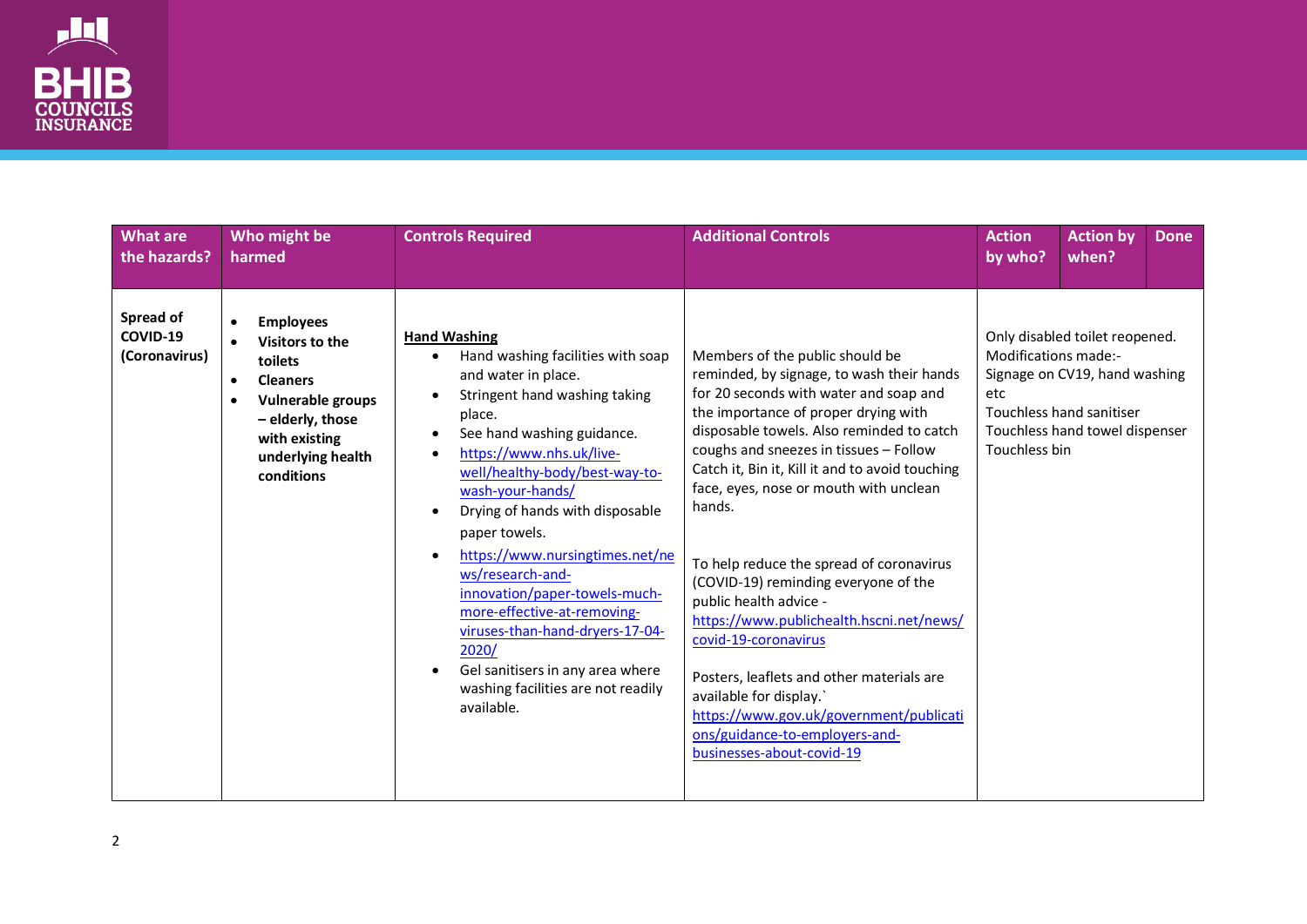

| <b>Cleaning</b><br>Frequently cleaning and disinfecting<br>objects and surfaces that are touched<br>regularly particularly in areas of high use<br>such as door handles, light switches, taps<br>and toilet doors using appropriate cleaning<br>products and methods.                                                            | Rigorous checks will be carried out by<br>employees to ensure that the necessary<br>procedures are being followed.<br>Putting up a clearly visible cleaning<br>schedule to give confidence to the general<br>public.<br>Consider increase in waste receptacles and<br>increase in waste removal collections.<br>Keep the facilities well ventilated where<br>possible. | Cleaning contract in place with<br>Risk Assessment (includes<br>wearing of PPE) |
|----------------------------------------------------------------------------------------------------------------------------------------------------------------------------------------------------------------------------------------------------------------------------------------------------------------------------------|------------------------------------------------------------------------------------------------------------------------------------------------------------------------------------------------------------------------------------------------------------------------------------------------------------------------------------------------------------------------|---------------------------------------------------------------------------------|
| <b>Social Distancing</b><br>Social Distancing - Reducing the number of<br>persons allowed in the toilets at any one<br>time to comply with the 2-metre gap<br>recommended by the Public Health<br>Agency.<br>https://www.gov.uk/government/publicati<br>ons/covid-19-guidance-on-social-<br>distancing-and-for-vulnerable-people | Employees to be reminded on a daily basis<br>of the importance of social distancing both<br>in the toilets and outside of it.                                                                                                                                                                                                                                          |                                                                                 |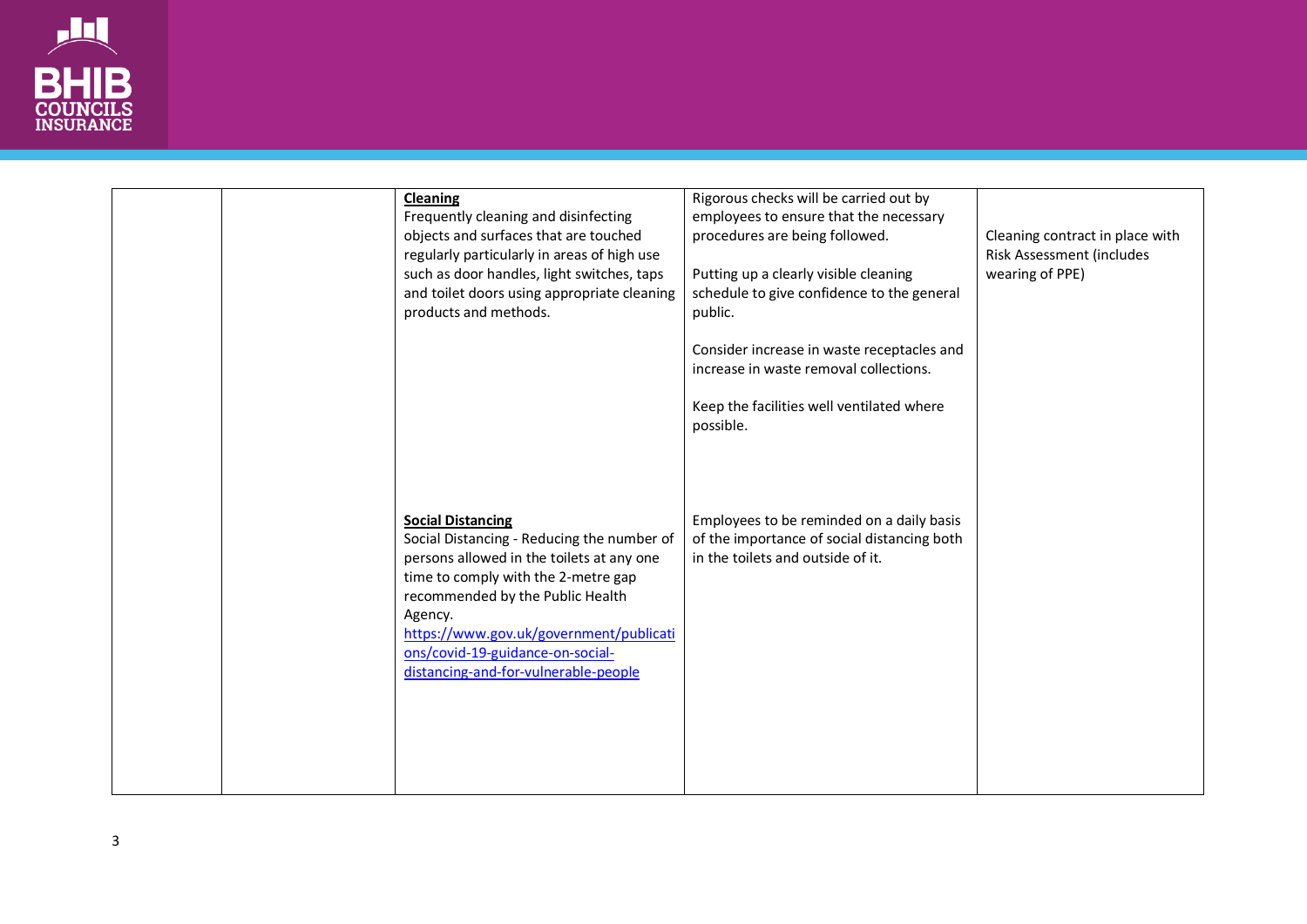

| <b>Wearing of Gloves</b>                                                                | Staff to be reminded that wearing of gloves                                    |  |
|-----------------------------------------------------------------------------------------|--------------------------------------------------------------------------------|--|
| Wearing of gloves as a requirement of the                                               | is not a substitute for good hand washing.                                     |  |
| job, an adequate supply of these will be                                                |                                                                                |  |
| provided. Staff will be instructed on how                                               |                                                                                |  |
| to remove gloves carefully to reduce                                                    |                                                                                |  |
| contamination and how to dispose of                                                     |                                                                                |  |
| them safely.                                                                            |                                                                                |  |
|                                                                                         |                                                                                |  |
|                                                                                         |                                                                                |  |
| <b>PPE</b>                                                                              | Those being fit with non-disposable masks                                      |  |
| Where PPE is a requirement for risks                                                    | should clean the mask themselves before                                        |  |
| associated with the work undertaken the                                                 | and immediately after the test using a                                         |  |
| following measures will be followed-                                                    | suitable disinfectant cleaning wipe (check                                     |  |
|                                                                                         | with manufacturer to avoid damaging the                                        |  |
|                                                                                         | mask).                                                                         |  |
|                                                                                         |                                                                                |  |
| <b>Symptoms of COVID-19</b>                                                             |                                                                                |  |
| If any employee becomes unwell with a                                                   | Internal communication channels and                                            |  |
| new continuous cough or a high                                                          | cascading of messages through managers                                         |  |
| temperature they should be sent home                                                    | will be carried out regularly to reassure and                                  |  |
| and advised to follow the stay at home                                                  | support employees in a fast changing                                           |  |
| guidance.                                                                               | situation.                                                                     |  |
|                                                                                         |                                                                                |  |
| If advised that a member of staff or public<br>has developed Covid-19 and were recently | Regular communication of mental health<br>information and open door policy for |  |
| on our premises, contact will be made                                                   | employees who may need additional                                              |  |
| with the Public Health Authority to discuss                                             | support.                                                                       |  |
| the case, identify people who have been in                                              |                                                                                |  |
| contact with them and will take advice on                                               |                                                                                |  |
| any actions or precautions that should be                                               |                                                                                |  |
| taken.                                                                                  |                                                                                |  |